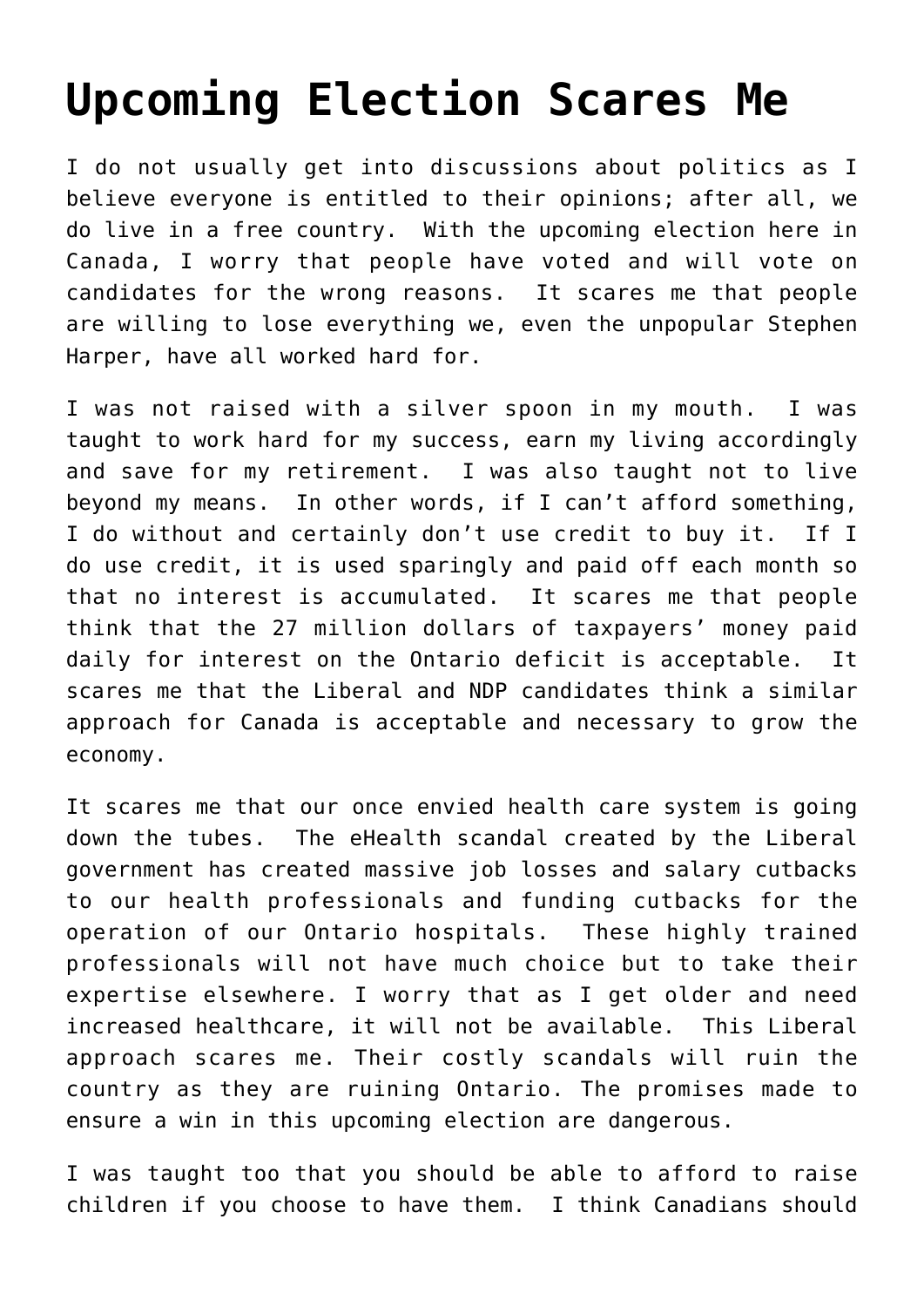choose and pay for their own children's daycare, sporting activities etc. I think welfare should be for those temporarily out of work through no fault of their own. Welfare was not meant to increase the number of children in a family, increase the social status of a family or stretch over several generations. It was developed to help people in a crisis situation, temporarily.

I was also taught that "good looks will get you the first 5 minutes, after that you are on your own" What this meant to me is that if you are qualified for a job and good at what you do, it should not matter what you look like. If your appearance or your last name gets you an interview (or party nomination) it's what you do afterward that counts. Who really cares, or who should care that Harper buttons and unbuttons his suit coat over and over? Who cares, or who should care which politician has the nicest hair? Who really cares if Trudeau wins he will be one of the youngest to do so? Who wants the life of the party or a smooth-talking, potsmoking, pretty boy running our country?

This upcoming election (or any election for that matter) is not a beauty or popularity contest. It should be about who can best run this great country we live in so that we continue to prosper. I want to enjoy my retirement without worrying that Canada is in trouble. I hope I have taught my children the above lessons I learned from my parents. I want them to work hard for their achievements, but I want them to have a fighting chance that their hard work will pay off for them.

I have voted for Stephen Harper in the past and will vote for him again. Is he perfect? Absolutely not. Does he come across as arrogant and smug? Sometimes. Do I always agree with or like his actions and decisions? No, not always. Does his resume say he has the necessary experience for the job? Yes, it does. Does he make tough decisions based on what is best for Canadians and Canada? I believe he does; that's why he gets my vote.